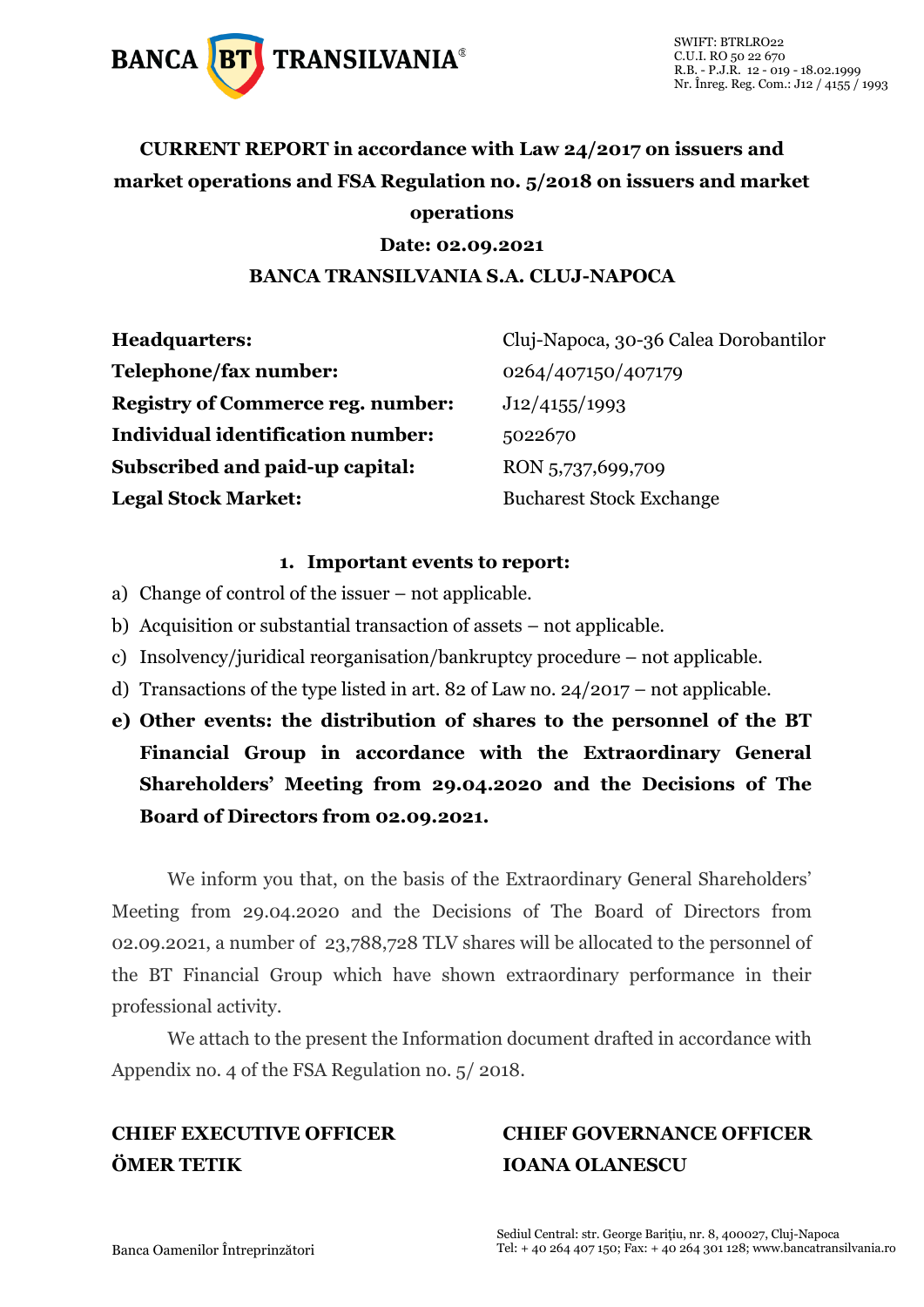

## **INFORMATION DOCUMENT REGARDING THE FREE ALLOCATION OF BT SHARES TO THE PERSONNEL OF BANCA TRANSILVANIA FINANCIAL GROUP**

## **23,788,728 shares**

## **(Information document in accordance with Appendix no. 4 of the F.S.A. Regulation no. 5/2018)**

## **Intermediary**



**BT Capital Partners®** 

Grupul Financiar Banca Transilvania

### **Cluj-Napoca, no. 74-76, Constantin Brâncuși Street, ground floor Cluj County Tel: 0264-430564 Fax: 0264-431718**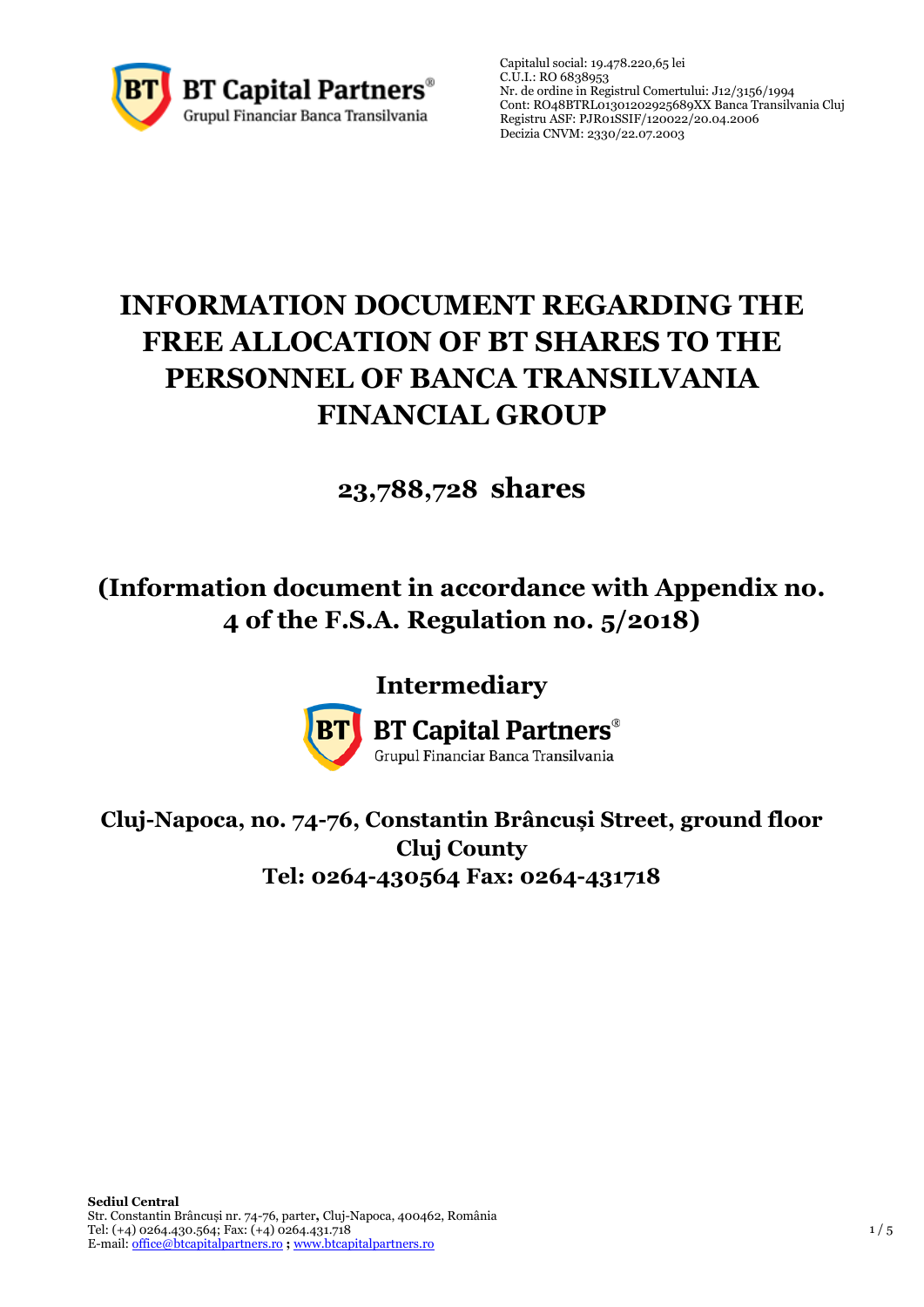

#### **1. Individuals responsible for the procedure**

#### **Name and position of the individuals and/or name and headquarters of the companies responsible for the information included in the information document**

BANCA TRANSILVANIA S.A., with its headquarters in Cluj-Napoca, no. 30-36, Calea Dorobantilor, registered at the Cluj Trade Registry Office with the number J12/4155/16.12.1993, individual registration number 5022670, represented by **Ömer Tetik** – Chief Executive Officer.

BT CAPITAL PARTNERS S.A. with its headquarters in Cluj-Napoca, no. 74-76, Constantin Brâncuși Street, registered at the Cluj Trade Registry Office with the number J12/3156/04.11.1994, individual registration number 6838953, represented by **Daniela Secară –** Chief Executive Officer.

#### **Statements made by the individuals mentioned in 1.1, by which they declare that, to their knowledge, the information transmitted is real and without omissions which might significantly affect the information document.**

Upon verification of the content of the information document, BANCA TRANSILVANIA S.A., represented by **Ömer Tetik -** CEO, accepts all responsibility for its content and hereby confirms that all the information provided is real and without omissions or false statements which might significantly affect the information document.

BT Capital Partners S.A., represented by **Daniela Secară –** Chief Executive Officer, in its position of intermediary, declares that, to their knowledge, the information provided in the information document is real and without omissions, which might significantly affect the information document.

#### **2. Information concerning the shares' issuer**

2.1. Name, headquarter, fiscal code and registration number at the Trade Registry Office**.**

| Name of the issuer:   | Banca Transilvania S.A;                                                                                                                |
|-----------------------|----------------------------------------------------------------------------------------------------------------------------------------|
| Headquarters:         | No. 30-36, Calea Dorobantilor                                                                                                          |
|                       | Cluj-Napoca, Romania;                                                                                                                  |
| Company registration: | registered at the Cluj Tribunal Trade Registry Office with the number<br>$J12/4155/16.12.1993$ individual registration number 5022670; |
|                       |                                                                                                                                        |

#### **2.2.** *Company's capital:*

| • Value of the subscribed, paid-up capital: | 5,737,699,709 lei    |
|---------------------------------------------|----------------------|
| • Number of shares issued                   | 5,737,699,709 shares |
| • Nominal value of a share                  | RON <sub>1</sub>     |

#### **3. Information concerning the offer or allocation of securities towards current or ex members of the management or other employees**

#### *3.1. Decisions by which the offer or allocation of securities to current or ex members of the management and employees was decided*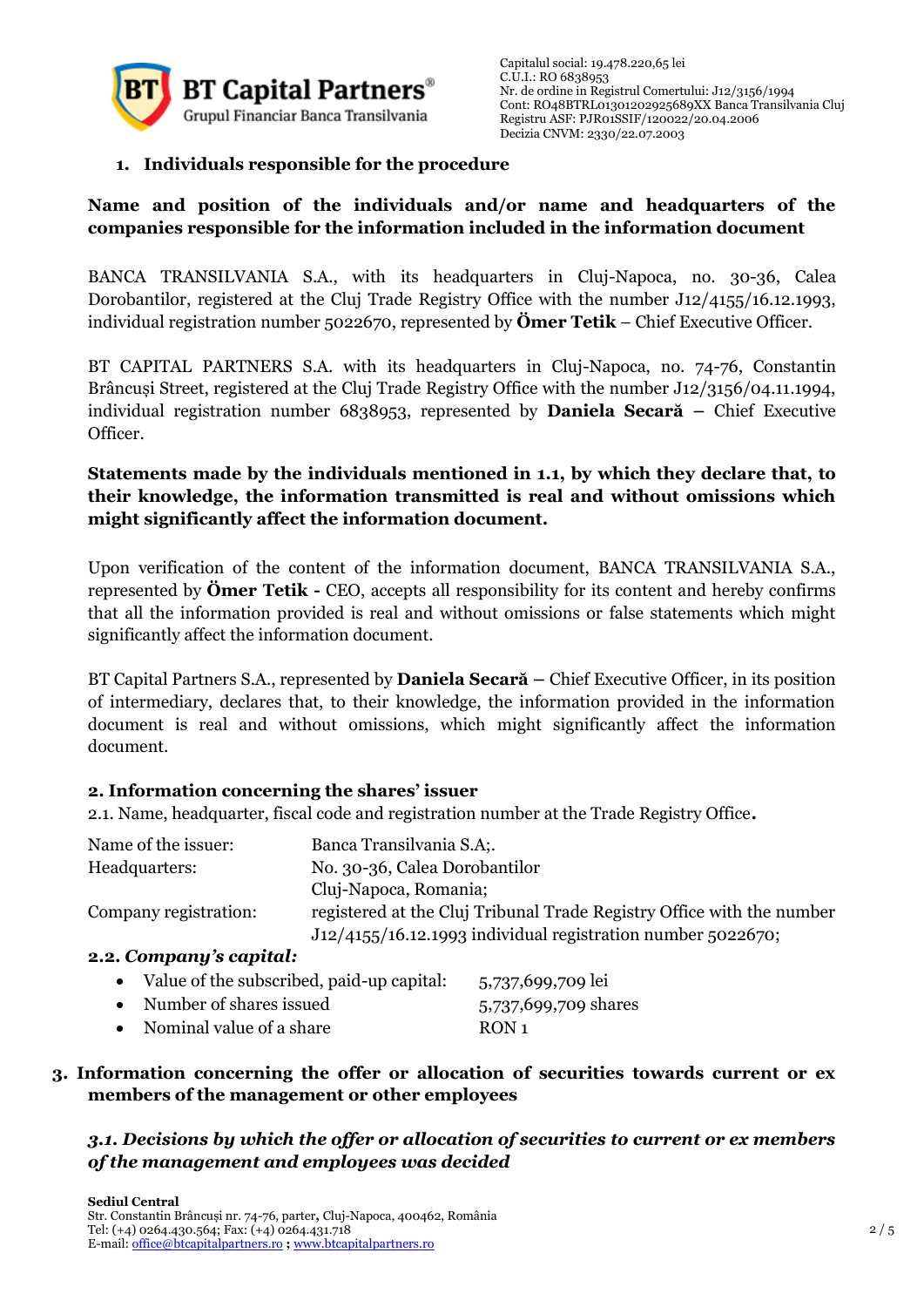

The General Shareholders' Meeting through the decision from the 29<sup>th</sup> of April 2020, published in the Official Journal of Romania, part IV, no. 1752/20.05.2020, approved by public vote, with unanimity, the BT shares' buy-back on the capital market. In order to implement through a *stock option plan*, a remuneration system that respects the principle of long-term performance and personnel loyalty for a minimum period of 3 years, as well as fix remuneration payments.

In accordance with the Board of Directors' Resolution no. 1 of 02.09.2021 as stated in the power delegated to the Board by the Extraordinary General Shareholders' Meeting of April 29th, 2020, the Board decided to include a number of 23,650,000 shares in a loyalty program for the personnel of the bank and for the personnel of the Banca Transilvania Financial Group free of charge, respectively, at a preferential price of RON 0.

In accordance with the Board of Directors' Resolution no. 2 of 02.09.2021, as stated in the power delegated to the Board by the Extraordinary General Shareholders' Meeting of April 29th, 2020, the Board decided to include a number of 138,728 shares in a loyalty program for the personnel of the bank and for the personnel of the Banca Transilvania Financial Group free of charge respectively, at a preferential price of RON 0. The above-mentioned shares, transferred free of charge, in number of 138,728 shares are the results of the compensation following the application of the algorithm and the rounding of the results, in accordance with the applicable legal provision, referring to the capital share increase approved by the General Shareholders' Meeting, through the decision from the 29th of April 2020, as well as a result of alignment with the solid banking legislation regarding remuneration policies.

The personnel to which shares will be allocated for purchase at a at a preferential price of RON 0 are the members of the Board of Directors, to the General and Deputy Managers as well as to the regional managers, dealers, head dealers and other types of employees within the Banca Transilvania Financial Group and BT subsidiaries.

The transfer of the property of the before mentioned shares to the personnel of Banca Transilvania Financial Group will take place after the communication of the present document to the Central Depository, in accordance with the law.

#### *3.2. Description of the capital increase:*

*-the reason of the capital increase:*

*-the value of the capital increase:* 

*-the number of shares issued for the capital increase:*

*-the number of shares offered to current or ex members of the management or other employees (if the total number of shares issued for the capital increase is bigger than the number of shares offered to current or ex members of the management or employees.* 

Not applicable.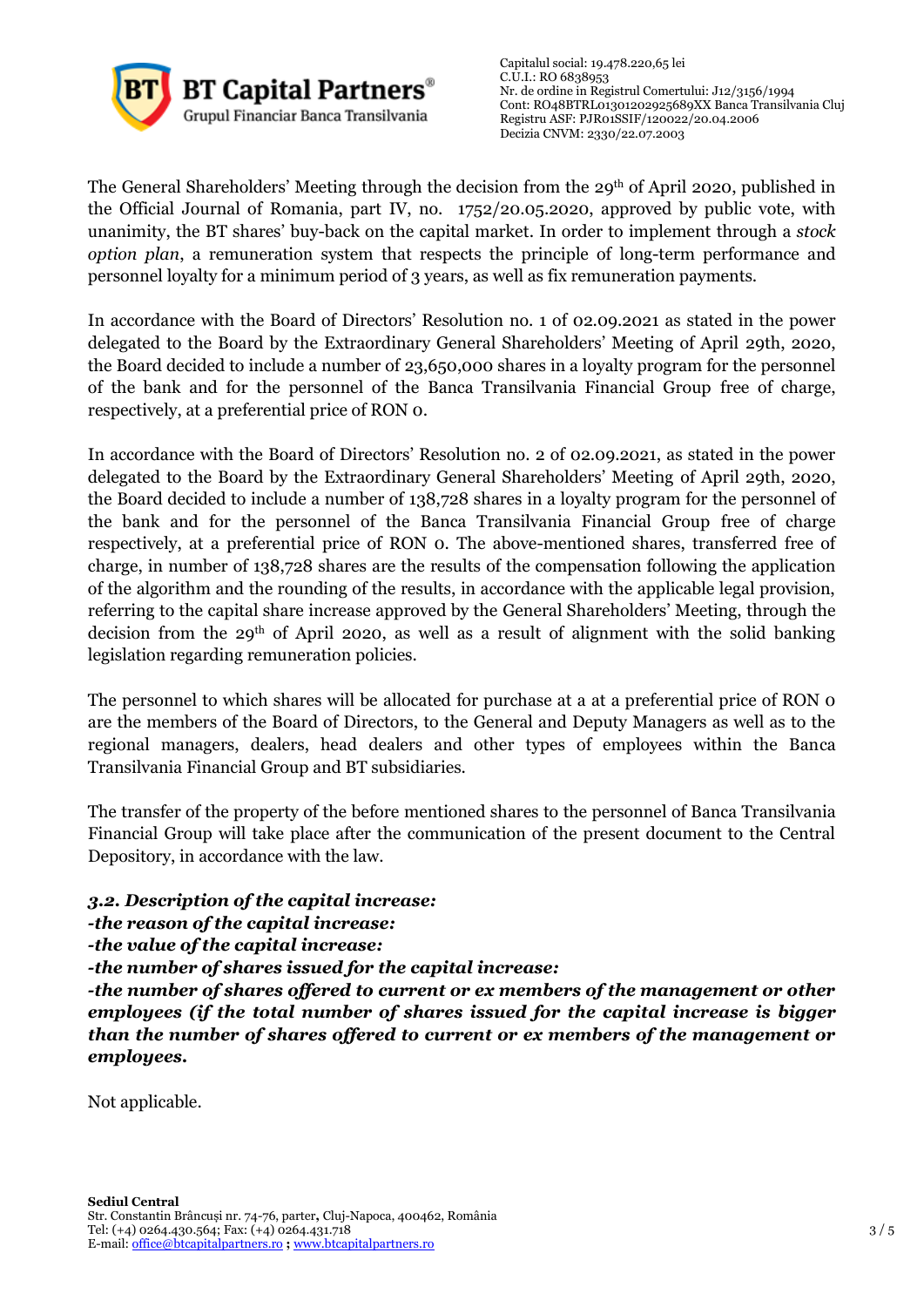

#### *3.3. Description of the operation: the reason of the allocation of shares, number of securities allocated, the number of securities offered to individuals by types of investors*

The operation entails the BT shares' buy-back, with the purpose of including a number of 23,650,000 shares in a loyalty program for the personnel of the bank and for the personnel of the Banca Transilvania Financial Group respectively free of charge, at a preferential price of RON 0.

Also taking in consideration, the compensation following the application of the algorithm and the rounding of the results and the alignment with the solid banking legislation regarding remuneration policies, in accordance with the applicable legal provision the Board of Directors has decided to include a number of 138,728 shares in a loyalty program for the personnel of the bank and for the personnel of the Banca Transilvania Financial Group.

As such, based on the two operations approved by the Board of Directors on 02.09.2021, a total number of 23,788,728 shares will be included in a loyalty program for the personnel of the bank.

The personnel which will shares which will be allowed to purchase the shares are the members of the Board of Directors, to the General and Deputy Managers as well as to the regional managers, dealers, head dealers and other types of employees within the Banca Transilvania Financial Group.

Through the Board of Directors' Resolution no. 1 and no. 2 of 02.09.2021, adopted on the basis of the power delegated to the Board by the Extraordinary General Shareholders' Meeting of April 29th, 2020, the Board of Directors has decided that the shares will be allocated to the members of the Board of Directors, to the General and Deputy General Managers as well as to the regional managers, dealers, head dealers and other types of employees of the Banca Transilvania Financial Group who fulfil the following requirements:

- The have shown outstanding results in 2020;
- Have been highly and actively involved in the achievements of the targets of the bank/unit/division of which they are a part of and/or of which they are the managers;
- They accepted the limitations imposed by the loyalty plan/stock option plan approved by the Board of Directors;
- They have a moral, professional and social conduct in accordance with the Bank's standards, as implemented by the BT Code of Conduct;
- They are actively and efficiently involved in the advancement of the Bank's interest and products in accordance with their field of activity;
- Promotes good communication and builds an adequate work environment for the achievement of outstanding results.

The people involved with the verification/ application of the selection criteria are the Bank leaders, including Mr. Ömer Tetik - CEO.

#### *3.4. Description of the type ad class of the securities that are offered or allocated*

The securities offered are nominal, dematerialised shares, which are traded in the category I of the Bucharest Stock Exchange.